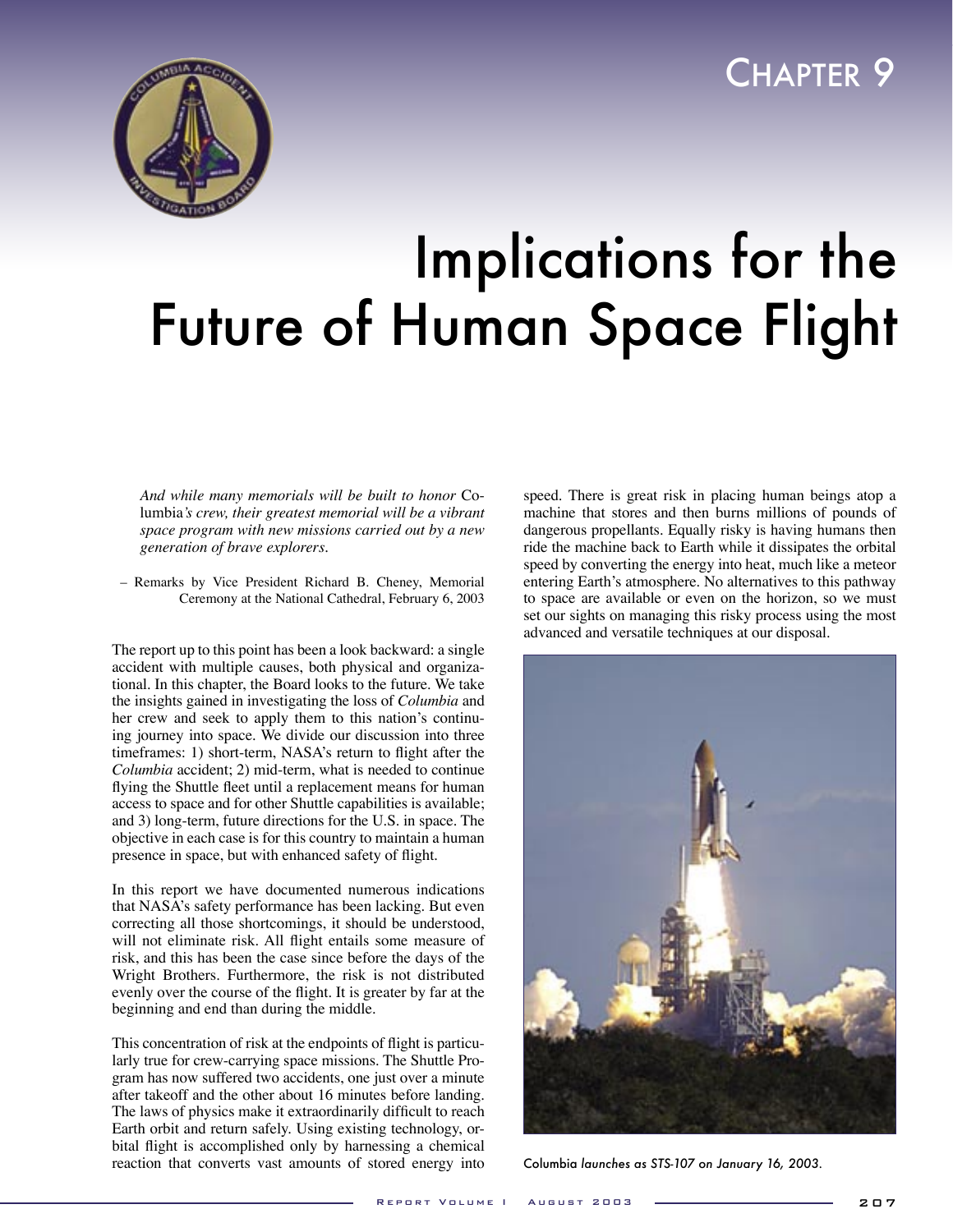Because of the dangers of ascent and re-entry, because of the hostility of the space environment, and because we are still relative newcomers to this realm, operation of the Shuttle and indeed all human spaceflight must be viewed as a developmental activity. It is still far from a routine, operational undertaking. Throughout the *Columbia* accident investigation, the Board has commented on the widespread but erroneous perception of the Space Shuttle as somehow comparable to civil or military air transport. They are not comparable; the inherent risks of spaceflight are vastly higher, and our experience level with spaceflight is vastly lower. If Shuttle operations came to be viewed as routine, it was, at least in part, thanks to the skill and dedication of those involved in the program. They have made it look easy, though in fact it never was. The Board urges NASA leadership, the architects of U.S. space policy, and the American people to adopt a realistic understanding of the risks and rewards of venturing into space.

# 9.1 NEAR-TERM: RETURN TO FLIGHT

The Board supports return to flight for the Space Shuttle at the earliest date consistent with an overriding consideration: safety. The recognition of human spaceflight as a developmental activity requires a shift in focus from operations and meeting schedules to a concern for the risks involved. Necessary measures include:

- Identifying risks by looking relentlessly for the next eroding O-ring, the next falling foam; obtaining better data, analyzing and spotting trends.
- Mitigating risks by stopping the failure at its source; when a failure does occur, improving the ability to tolerate it; repairing the damage on a timely basis.
- Decoupling unforeseen events from the loss of crew and vehicle.
- Exploring all options for survival, such as provisions for crew escape systems and safe havens.
- Barring unwarranted departures from design standards, and adjusting standards only under the most rigorous, safety-driven process.

The Board has recommended improvements that are needed before the Shuttle Program returns to flight, as well as other measures to be adopted over the longer term – what might be considered "continuing to fly" recommendations. To ensure implementation of these longer-term recommendations, the Board makes the following recommendation, which should be included in the requirements for return-to-flight:

R9.1-1 Prepare a detailed plan for defining, establishing, transitioning, and implementing an independent Technical Engineering Authority, independent safety program, and a reorganized Space Shuttle Integration Office as described in R7.5-1, R7.5- 2, and R7.5-3. In addition, NASA should submit annual reports to Congress, as part of the budget review process, on its implementation activities.

The complete list of the Board's recommendations can be found in Chapter 11.

# 9.2 MID-TERM: CONTINUING TO FLY

It is the view of the Board that the present Shuttle is not inherently unsafe. However, the observations and recommendations in this report are needed to make the vehicle safe enough to operate in the coming years. In order to continue operating the Shuttle for another decade or even more, which the Human Space Flight Program may find necessary, these significant measures must be taken:

- Implement all the recommendations listed in Part One of this report that were not already accomplished as part of the return-to-flight reforms.
- Institute all the organizational and cultural changes called for in Part Two of this report.
- Undertake complete recertification of the Shuttle, as detailed in the discussion and recommendation below.

The urgency of these recommendations derives, at least in part, from the likely pattern of what is to come. In the near term, the recent memory of the *Columbia* accident will motivate the entire NASA organization to scrupulous attention to detail and vigorous efforts to resolve elusive technical problems. That energy will inevitably dissipate over time. This decline in vigilance is a characteristic of many large organizations, and it has been demonstrated in NASA's own history. As reported in Part Two of this report, the Human Space Flight Program has at times compromised safety because of its organizational problems and cultural traits. That is the reason, in order to prevent the return of bad habits over time, that the Board makes the recommendations in Part Two calling for changes in the organization and culture of the Human Space Flight Program. These changes will take more time and effort than would be reasonable to expect prior to return to flight.

Through its recommendations in Part Two, the Board has urged that NASA's Human Space Flight Program adopt the characteristics observed in high-reliability organizations. One is separating technical authority from the functions of managing schedules and cost. Another is an independent Safety and Mission Assurance organization. The third is the capability for effective systems integration. Perhaps even more challenging than these organizational changes are the cultural changes required. Within NASA, the cultural impediments to safe and effective Shuttle operations are real and substantial, as documented extensively in this report. The Board's view is that cultural problems are unlikely to be corrected without top-level leadership. Such leadership will have to rid the system of practices and patterns that have been validated simply because they have been around so long. Examples include: the tendency to keep knowledge of problems contained within a Center or program; making technical decisions without in-depth, peer-reviewed technical analysis; and an unofficial hierarchy or caste system created by placing excessive power in one office. Such factors interfere with open communication, impede the sharing of lessons learned, cause duplication and unnecessary expenditure of resources, prompt resistance to external advice, and create a burden for managers, among other undesirable outcomes. Collectively, these undesirable characteristics threaten safety.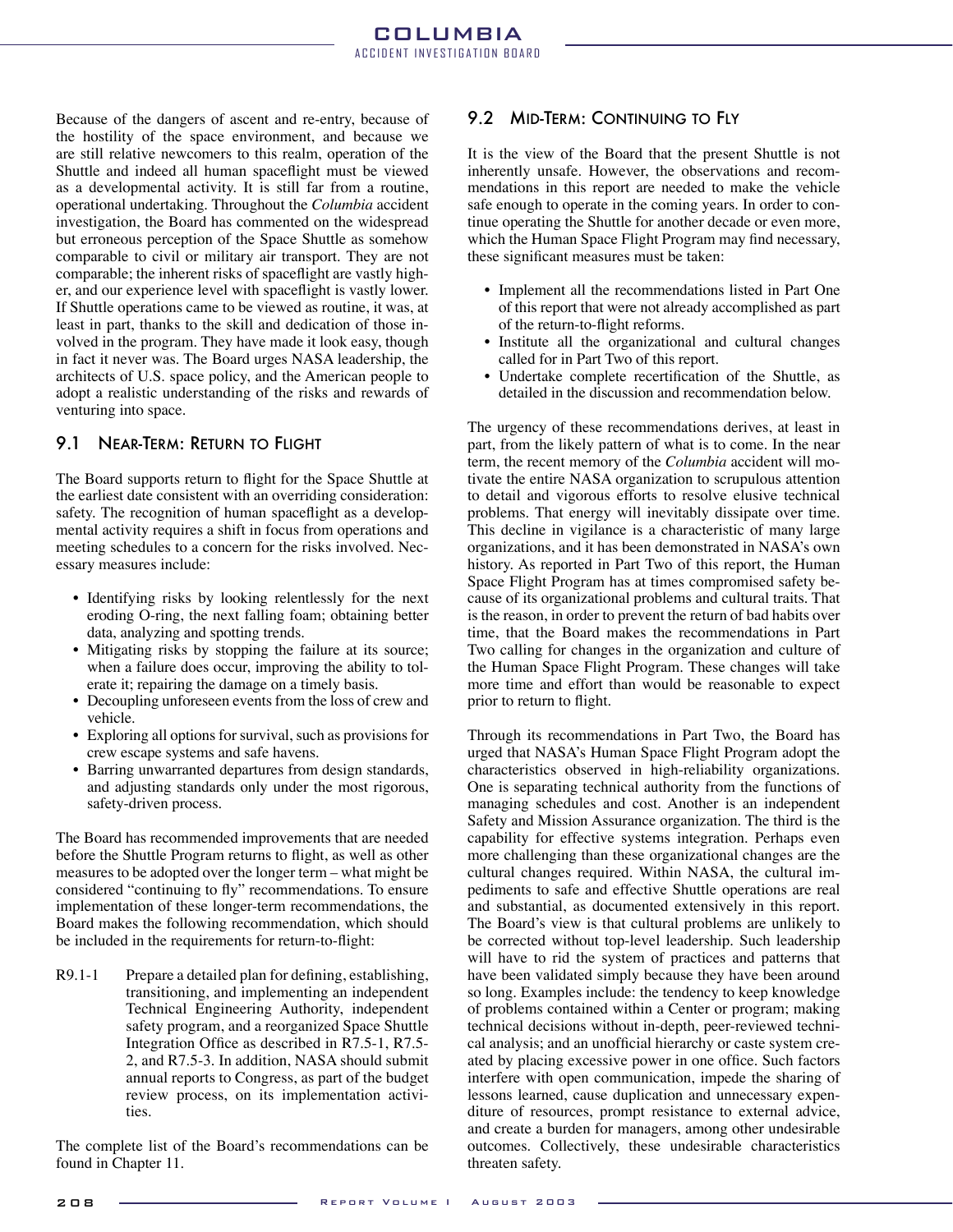Unlike return-to-flight recommendations, the Board's management and cultural recommendations will take longer to implement, and the responses must be fine-tuned and adjusted during implementation. The question of how to follow up on NASA's implementation of these more subtle, but equally important recommendations remains unanswered. The Board is aware that response to these recommendations will be difficult to initiate, and they will encounter some degree of institutional resistance. Nevertheless, in the Board's view, they are so critical to safer operation of the Shuttle fleet that they must be carried out completely. Since NASA is an independent agency answerable only to the White House and Congress, the ultimate responsibility for enforcement of the recommended corrective actions must reside with those governmental authorities.

#### **Recertification**

Recertification is a process to ensure flight safety when a vehicle's actual utilization exceeds its original design life; such a baseline examination is essential to certify that vehicle for continued use, in the case of the Shuttle to 2020 and possibly beyond. This report addresses recertification as a mid-term issue.

Measured by their 20 or more missions per Orbiter, the Shuttle fleet is young, but by chronological age – 10 to 20 years each – it is old. The Board's discovery of mass loss in RCC panels, the deferral of investigation into signs of metal corrosion, and the deferral of upgrades all strongly suggest that a policy is needed requiring a complete recertification of the Space Shuttle. This recertification must be rigorous and comprehensive at every level (i.e., material, component, subsystem, and system); the higher the level, the more critical the integration of lower-level components. A post-*Challenger*, 10-year review was conducted, but it lacked this kind of rigor, comprehensiveness and, most importantly, integration at the subsystem and system levels.

Aviation industry standards offer ample measurable criteria for gauging specific aging characteristics, such as stress and corrosion. The Shuttle Program, by contrast, lacks a closedloop feedback system and consequently does not take full advantage of all available data to adjust its certification process and maintenance practices. Data sources can include experience with material and component failures, non-conformances (deviations from original specifications) discovered during Orbiter Maintenance Down Periods, Analytical Condition Inspections, and Aging Aircraft studies. Several of the recommendations in this report constitute the basis for a recertification program (such as the call for nondestructive evaluation of RCC components). Chapters 3 and 4 cite instances of waivers and certification of components for flight based on analysis rather than testing. The recertification program should correct all those deficiencies.

Finally, recertification is but one aspect of a Service Life Extension Program that is essential if the Shuttle is to continue operating for another 10 to 20 years. While NASA has such a program, it is in its infancy and needs to be pursued with vigor. The Service Life Extension Program goes beyond the Shuttle itself and addresses critical associated components

in equipment, infrastructure, and other areas. Aspects of the program are addressed in Appendix D.15.

The Board makes the following recommendation regarding recertification:

R9.2-1 Prior to operating the Shuttle beyond 2010, develop and conduct a vehicle recertification at the material, component, subsystem, and system levels. Recertification requirements should be included in the Service Life Extension Program.

#### 9.3 LONG-TERM: FUTURE DIRECTIONS FOR THE U.S. IN SPACE

The Board in its investigation has focused on the physical and organizational causes of the *Columbia* accident and the recommended actions required for future safe Shuttle operation. In the course of that investigation, however, two realities affecting those recommendations have become evident to the Board. One is the lack, over the past three decades, of any national mandate providing NASA a compelling mission requiring human presence in space. President John Kennedy's 1961 charge to send Americans to the moon and return them safely to Earth "before this decade is out" linked NASA's efforts to core Cold War national interests. Since the 1970s, NASA has not been charged with carrying out a similar high priority mission that would justify the expenditure of resources on a scale equivalent to those allocated for Project Apollo. The result is the agency has found it necessary to gain the support of diverse constituencies. NASA has had to participate in the give and take of the normal political process in order to obtain the resources needed to carry out its programs. NASA has usually failed to receive budgetary support consistent with its ambitions. The result, as noted throughout Part Two of the report, is an organization straining to do too much with too little.

A second reality, following from the lack of a clearly defined long-term space mission, is the lack of sustained government commitment over the past decade to improving U.S. access to space by developing a second-generation space transportation system. Without a compelling reason to do so, successive Administrations and Congresses have not been willing to commit the billions of dollars required to develop such a vehicle. In addition, the space community has proposed to the government the development of vehicles such as the National Aerospace Plane and X-33, which required "leapfrog" advances in technology; those advances have proven to be unachievable. As Apollo 11 Astronaut Buzz Aldrin, one of the members of the recent Commission on the Future of the United States Aerospace Industry, commented in the Commission's November 2002 report, "Attempts at developing breakthrough space transportation systems have proved illusory."1 The Board believes that the country should plan for future space transportation capabilities without making them dependent on technological breakthroughs.

## Lack of a National Vision for Space

In 1969 President Richard Nixon rejected NASA's sweeping vision for a post-Apollo effort that involved full develop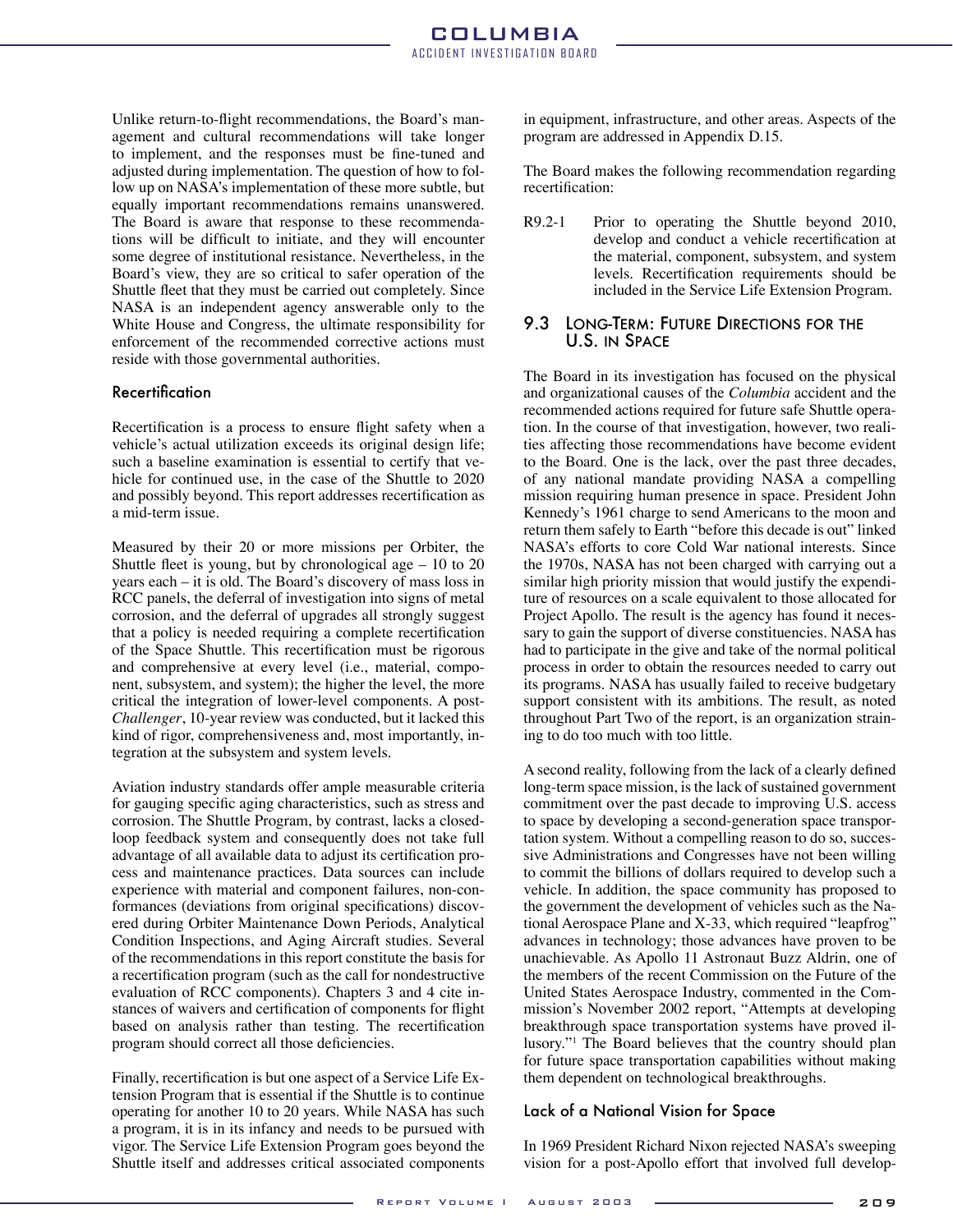ment of low-Earth orbit, permanent outposts on the moon, and initial journeys to Mars. Since that rejection, these objectives have reappeared as central elements in many proposals setting forth a long-term vision for the U.S. Space program. In 1986 the National Commission on Space proposed "a pioneering mission for 21st-century America: To lead the exploration and development of the space frontier, advancing science, technology, and enterprise, and building institutions and systems that make accessible vast new resources and support human settlements beyond Earth orbit, from the highlands of the Moon to the plains of Mars."2 In 1989, on the 20th anniversary of the first lunar landing, President George H.W. Bush proposed a Space Exploration Initiative, calling for "a sustained program of manned exploration of the solar system."3 Space advocates have been consistent in their call for sending humans beyond low-Earth orbit as the appropriate objective of U.S. space activities. Review committees as diverse as the 1990 Advisory Committee on the Future of the U.S. Space Program, chaired by Norman Augustine, and the 2001 International Space Station Management and Cost Evaluation Task Force have suggested that the primary justification for a space station is to conduct the research required to plan missions to Mars and/or other distant destinations. However, human travel to destinations beyond Earth orbit has not been adopted as a national objective.

The report of the Augustine Committee commented, "It seems that most Americans do support a viable space program for the nation – but no two individuals seem able to agree upon *what* that space program should be."4 The Board observes that none of the competing long-term visions for space have found support from the nation's leadership, or indeed among the general public. The U.S. civilian space effort has moved forward for more than 30 years without a guiding vision, and none seems imminent. In the past, this absence of a strategic vision in itself has reflected a policy decision, since there have been many opportunities for national leaders to agree on ambitious goals for space, and none have done so.

The Board does observe that there is one area of agreement among almost all parties interested in the future of U.S. activities in space: *The United States needs improved access for humans to low-Earth orbit as a foundation for whatever directions the nation's space program takes in the future.* In the Board's view, a full national debate on how best to achieve such improved access should take place in parallel with the steps the Board has recommended for returning the Space Shuttle to flight and for keeping it operating safely in coming years. Recommending the content of this debate goes well beyond the Board's mandate, but we believe that the White House, Congress, and NASA should honor the memory of *Columbia*'s crew by reflecting on the nation's future in space and the role of new space transportation capabilities in enabling whatever space goals the nation chooses to pursue.

All members of the Board agree that America's future space efforts must include human presence in Earth orbit, and eventually beyond, as outlined in the current NASA vision. Recognizing the absence of an agreed national mandate cited above, the current NASA strategic plan stresses an approach of investing in "transformational technologies"

that will enable the development of capabilities to serve as "stepping stones" for whatever path the nation may decide it wants to pursue in space. While the Board has not reviewed this plan in depth, this approach seems prudent. Absent any long-term statement of what the country wants to accomplish in space, it is difficult to state with any specificity the requirements that should guide major public investments in new capabilities. The Board does believe that NASA and the nation should give more attention to developing a new "concept of operations" for future activities – defining the range of activities the country intends to carry out in space – that could provide more specificity than currently exists. Such a concept does not necessarily require full agreement on a future vision, but it should help identify the capabilities required and prevent the debate from focusing solely on the design of the next vehicle.

## Developing a New Space Transportation System

When the Space Shuttle development was approved in 1972, there was a corresponding decision not to fund technologies for space transportation other than those related to the Shuttle. This decision guided policy for more than 20 years, until the National Space Transportation Policy of 1994 assigned NASA the role of developing a next-generation, advanced-technology, single-stage-to-orbit replacement for the Space Shuttle. That decision was flawed for several reasons. Because the United States had not funded a broad portfolio of space transportation technologies for the preceding three decades, there was a limited technology base on which to base the choice of this second-generation system. The technologies chosen for development in 1996, which were embodied in the X-33 demonstrator, proved not yet mature enough for use. Attracted by the notion of a growing private sector market for space transportation, the Clinton Administration hoped this new system could be developed with minimal public investment – the hope was that the private sector would help pay for the development of a Shuttle replacement.

In recent years there has been increasing investment in space transportation technologies, particularly through NASA's Space Launch Initiative effort, begun in 2000. This investment has not yet created a technology base for a second-generation reusable system for carrying people to orbit. Accordingly, in 2002 NASA decided to reorient the Space Launch Initiative to longer-term objectives, and to introduce the concept of an Orbital Space Plane as an interim complement to the Space Shuttle for space station crew-carrying responsibilities. The Integrated Space Transportation Plan also called for using the Space Shuttle for an extended period into the future. The Board has evaluated neither NASA's Integrated Space Transportation Plan nor the detailed requirements of an Orbital Space Plane.

Even so, based on its in-depth examination of the Space Shuttle Program, the Board has reached an inescapable conclusion: *Because of the risks inherent in the original design of the Space Shuttle, because that design was based in many aspects on now-obsolete technologies, and because the Shuttle is now an aging system but still developmental in character, it is in the nation's interest to replace the Shuttle*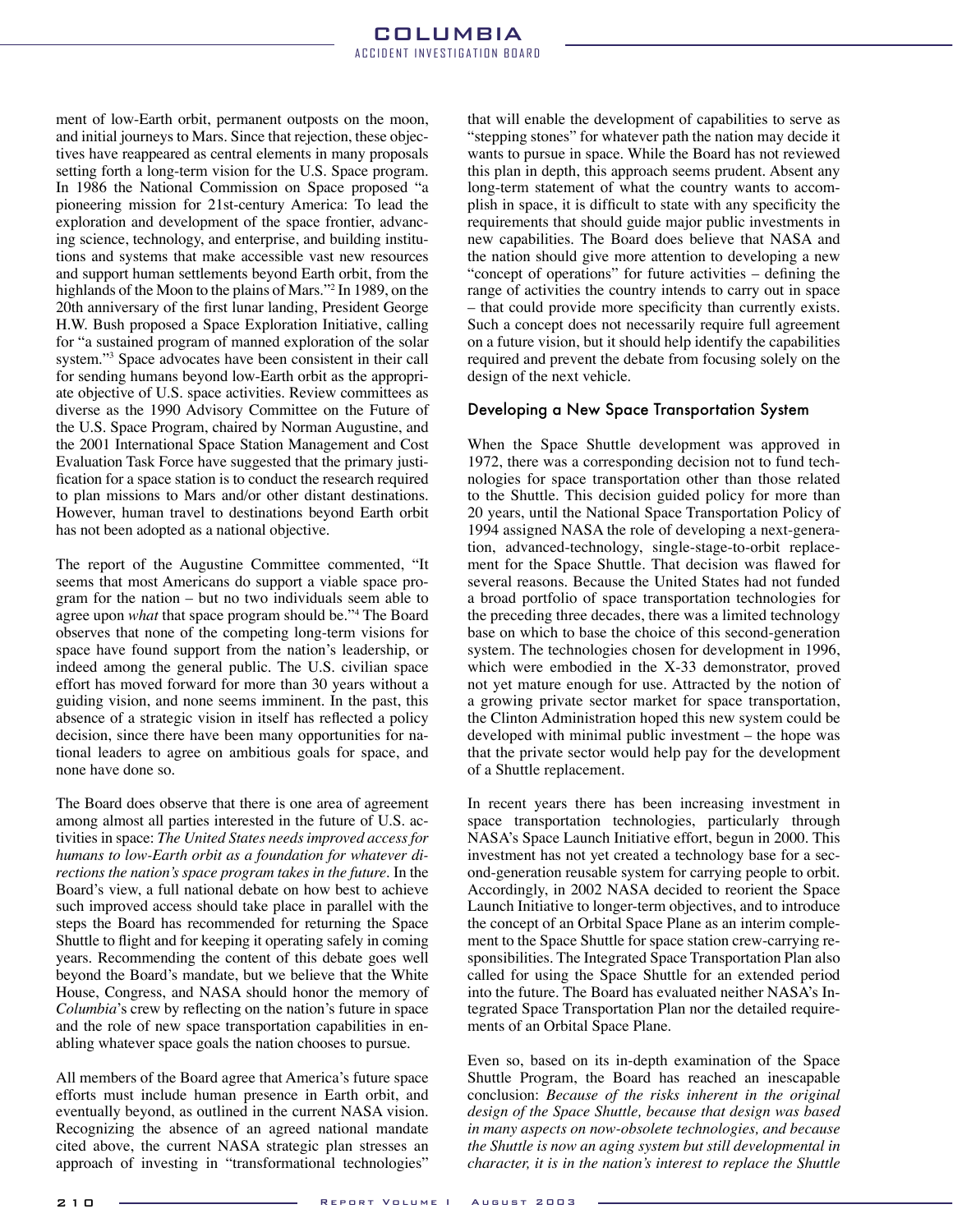*as soon as possible as the primary means for transporting humans to and from Earth orbit.* At least in the mid-term, that replacement will be some form of what NASA now characterizes as an Orbital Space Plane. The design of the system should give overriding priority to crew safety, rather than trade safety against other performance criteria, such as low cost and reusability, or against advanced space operation capabilities other than crew transfer.

This conclusion implies that whatever design NASA chooses should become the primary means for taking people to and from the International Space Station, not just a complement to the Space Shuttle. And it follows from the same conclusion that there is urgency in choosing that design, after serious review of a "concept of operations" for human space flight, and bringing it into operation as soon as possible. This is likely to require a significant commitment of resources over the next several years. The nation must not shy from making that commitment. The International Space Station is likely to be the major destination for human space travel for the next decade or longer. The Space Shuttle would continue to be used when its unique capabilities are required, both with respect to space station missions such as experiment delivery and retrieval or other logistical missions, and with respect to the few planned missions not traveling to the space station. When cargo can be carried to the space station or other destinations by an expendable launch vehicle, it should be.

However, the Orbital Space Plane is seen by NASA as an interim system for transporting humans to orbit. NASA plans to make continuing investments in "next generation launch technology," with the hope that those investments will enable a decision by the end of this decade on what that next generation launch vehicle should be. This is a worthy goal, and should be pursued. *The Board notes that this approach can only be successful: if it is sustained over the decade; if by the time a decision to develop a new vehicle is made there is a clearer idea of how the new space transportation system fits into the nation's overall plans for space; and if the U.S. government is willing at the time a development decision is made to commit the substantial resources required to implement it.* One of the major problems with the way the Space Shuttle Program was carried out was an *a priori* fixed ceiling on development costs. That approach should not be repeated.

It is the view of the Board that *the previous attempts to develop a replacement vehicle for the aging Shuttle represent a failure of national leadership.* The cause of the failure was continuing to expect major technological advances in that vehicle. With the amount of risk inherent in the Space Shuttle, the first step should be to reach an agreement that the overriding mission of the replacement system is to move humans safely and reliably into and out of Earth orbit. To demand more would be to fall into the same trap as all previous, unsuccessful, efforts. That being said, it seems to the Board that past and future investments in space launch technologies should certainly provide by 2010 or thereabouts the basis for developing a system, significantly improved over one designed 40 years earlier, for carrying humans to orbit and enabling their work in space. Continued U.S. leadership in space is an important national objective. That leadership depends on a willingness to pay the costs of achieving it.

#### Final Conclusions

The Board's perspective assumes, of course, that the United States wants to retain a continuing capability to send people into space, whether to Earth orbit or beyond. The Board's work over the past seven months has been motivated by the desire to honor the STS-107 crew by understanding the cause of the accident in which they died, and to help the United States and indeed all spacefaring countries to minimize the risks of future loss of lives in the exploration of space. The United States should continue with a Human Space Flight Program consistent with the resolve voiced by President George W. Bush on February 1, 2003: *"Mankind is led into the darkness beyond our world by the inspiration of discovery and the longing to understand. Our journey into space will go on."*



*Two proposals – a capsule (above) and a winged vehicle - for the Orbital Space Plane, courtesy of The Boeing Company.*